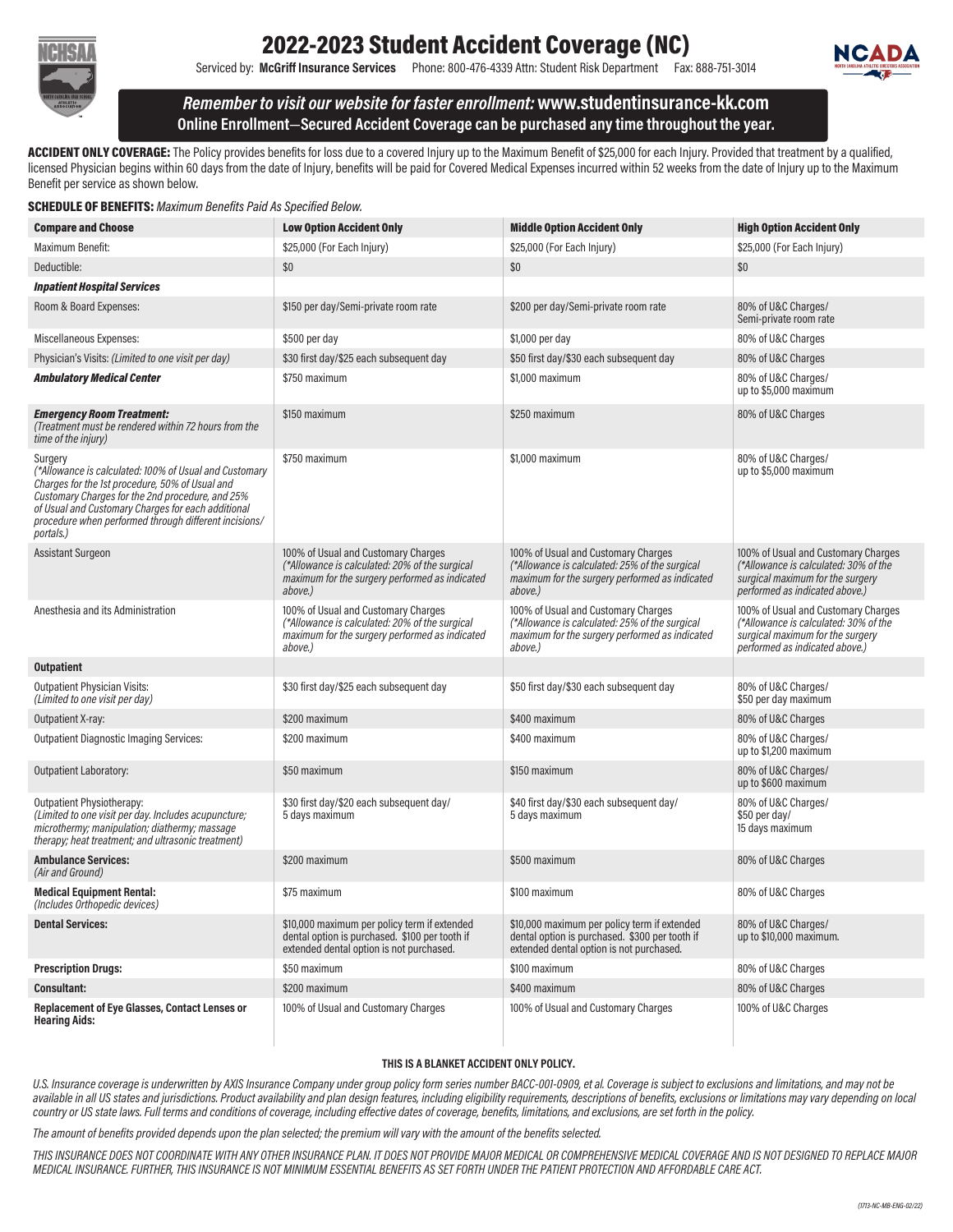#### Choose Your Coverage Plan: One-Time Payment For Accident Coverage

#### PLEASE NOTE - FOR COVERAGE PLANS LISTED BELOW (Except Summer Only Coverage)

Coverage Effective Date: A person's coverage takes effect at the later of the date his or her completed student accident enrollment form and premium is received by the company or the effective date of the policy issued to his or her school or school district.

Coverage Termination Date: Coverage ends on the earlier of the date his or her coverage has been in force for twelve months or the first day of the next school year. All coverage ceases if the policyholder cancels the policy or when the person ceases to be an eligible person per the definition below. Termination of coverage for any reason will not affect a claim which occurs before coverage ends.

#### SUMMER ONLY COVERAGE

Coverage Effective Date: A person's coverage takes effect at the later of the date his or her completed student accident enrollment form and premium is received by the company or first day after school year ends.

Coverage Termination Date: The first day of the next school year. All coverage ceases if the policyholder cancels the policy or when the person ceases to be an eligible person per the definition below. Termination of coverage for any reason will not affect a claim which occurs before coverage ends.

|                                                                                                                                                                                                                                                                                                                                                                                                                                           | <b>With Extended Dental</b>                       |                                  | <b>Without Extended Dental</b>             |                                  |
|-------------------------------------------------------------------------------------------------------------------------------------------------------------------------------------------------------------------------------------------------------------------------------------------------------------------------------------------------------------------------------------------------------------------------------------------|---------------------------------------------------|----------------------------------|--------------------------------------------|----------------------------------|
| <b>24-Hour Accident</b><br>Around-the-clock. Before, during and after school. Weekends, vacation and all summer including summer<br>school. School sponsored and extracurricular sports excluding High School Football.                                                                                                                                                                                                                   | Low Option<br><b>Middle Option</b><br>High Option | \$68.00<br>\$140.00<br>\$358.00  | Low Option<br>Middle Option<br>High Option | \$59.00<br>\$131,00<br>\$358.00  |
| <b>24-Hour Accident (Summer Only Coverage)</b><br>Summer begins on the first day after the school year ends.<br>Summer ends the first day of the next school year.                                                                                                                                                                                                                                                                        | Low Option<br>Middle Option<br>High Option        | \$23.00<br>\$35.00<br>\$69.00    | Low Option<br>Middle Option<br>High Option | \$14.00<br>\$26.00<br>\$69.00    |
| <b>At-School Accident</b><br>During the regular school term, on school premises while school is in session. Direct and uninterrupted travel to and from home and scheduled<br>classes. School Sponsored and supervised activities and sports excluding High School Football. Travel to and from school sponsored and<br>supervised activities and sports while in a school furnished or approved vehicle.                                 | Low Option<br><b>Middle Option</b><br>High Option | \$18.00<br>\$32.00<br>\$61.00    | Low Option<br>Middle Option<br>High Option | \$9.00<br>\$23.00<br>\$61.00     |
| <b>Extended Dental (Accident Only)</b><br>Supplemental coverage extended to students with At-School, 24-Hour or Football Coverage who purchased the Low or Middle Options – Limited to<br>Covered Person's policy effective dates and accident only coverage option selected. Replaces the Low and Middle Options' standard dental coverage<br>with coverage of 80% of Reasonable Charges to a maximum limit of \$10,000 per policy term. |                                                   |                                  |                                            |                                  |
| <b>High School Football (Full Year)</b><br>Play or practice of regularly scheduled football. Any 9th grade student that plays with the upper grades is reguired to purchase this coverage.                                                                                                                                                                                                                                                | Low Option<br><b>Middle Option</b><br>High Option | \$119,00<br>\$190.00<br>\$420.00 | Low Option<br>Middle Option<br>High Option | \$110,00<br>\$181.00<br>\$420.00 |
| <b>Football High School (Spring Only Rates)</b><br>For new players who participate in spring training and not already insured under Football Coverage. Sports seasons are defined by your state<br>high school athletic association.                                                                                                                                                                                                      | Low Option<br>Middle Option<br>High Option        | \$56.00<br>\$82.00<br>\$146.00   | Low Option<br>Middle Option<br>High Option | \$47.00<br>\$73.00<br>\$146.00   |

### About Your Coverage

- 1. ELIGIBLE PERSONS: students of the policyholder who enroll and make the required premium contribution for the coverage selected are Eligible Persons under the Policy. Depending on the coverage selected, coverage may continue after graduation and between school years unless the person enrolls at a different school district.
- 2. The Master Policy is on file with the school district and is a non-renewable policy. The student coverage selected is non-renewable and requires the student to re-enroll each school year.
- 3. This is a limited benefit policy.
- 4. COVERAGE EFFECTIVE DATE: Insurance becomes effective for a student who enrolls and makes the required premium contribution on the latest of the following dates:
	- a. the Policy Effective Date;
	- b. the date the Company receives student's completed enrollment form and the required premium payment.

 In no event will insurance for the Eligible Person become effective before the Policy Effective Date.

- 5. COVERAGE TERMINATION DATE: Coverage ends on the earlier of the date: he or she is no longer an Eligible Person, the end of the 1 year coverage term or the date the School's policy ends. All coverage ceases if the policyholder cancels the policy or when person ceases to be eligible. Termination of coverage for any reason will not affect a claim for a Covered Accident that occurs before the termination date.
- 6. LATE ENROLLMENT: Coverage may be purchased at any time during the school year. There is no premium reduction for any individual who enrolls late in the year.
- 7. CANCELLATION: Your coverage under the Policy will not be cancelled, and accordingly, premiums may not be refunded after acceptance by the Company.

## Enroll online at: www.StudentInsurance-kk.com

#### or by mail using attached enrollment form.

- 1.Complete and detach the enrollment form.
- 2. Make check or money order payable to AXIS Insurance Company. Do not send cash. The Company is not responsible for cash payments.
- 3. Write your child's name on your check or money order.
- 4. Mail completed enrollment form with payment back to:

#### K&K Insurance Group, P.O. Box 2338 Fort Wayne, IN 46801-2338

- 5. Your cancelled check, credit card billing, or money order stub will be your receipt and confirmation of payment.
- 6. Keep this brochure for future reference. Individual policies will not be sent to you.

#### Privacy Policy

We know that your privacy is important to you and we strive to protect the confidentiality of your nonpublic personal information. We do not disclose any nonpublic personal information about our customers or former customers to anyone, except as permitted or required by law. We believe we maintain appropriate physical, electronic and procedural safeguards to ensure the security of your nonpublic personal information.

#### Administered by:

K&K Insurance Group, P.O. Box 2338, Fort Wayne, IN 46801-2338

#### Serviced by:

McGriff Insurance Services Phone: 800-476-4339 Attn: Student Risk Department Fax: 888-751-3014 Email: StudentRisk@McGriff.com

|                  | <b>STUDENT INSURANCE CARD</b>                                                                                                                           |  |
|------------------|---------------------------------------------------------------------------------------------------------------------------------------------------------|--|
| Student's Name   |                                                                                                                                                         |  |
|                  | If premium has been paid, the student whose name appears<br>above has been insured under a Policy issued to:                                            |  |
| School District: | Accident Only Coverage: 24-HOUR 24-HOUR (Summer Only Coverage)<br>$\Box$ AT-SCHOOL $\Box$ FOOTBALL $\Box$ FOOTBALL (Spring Only) $\Box$ EXTENDED DENTAL |  |
|                  | Paid by Check # Amount Paid: Date Paid:                                                                                                                 |  |
| Policy #         |                                                                                                                                                         |  |
|                  | Underwritten by: AXIS Insurance Company                                                                                                                 |  |
|                  | Claims Questions: K&K Insurance Group, Inc.                                                                                                             |  |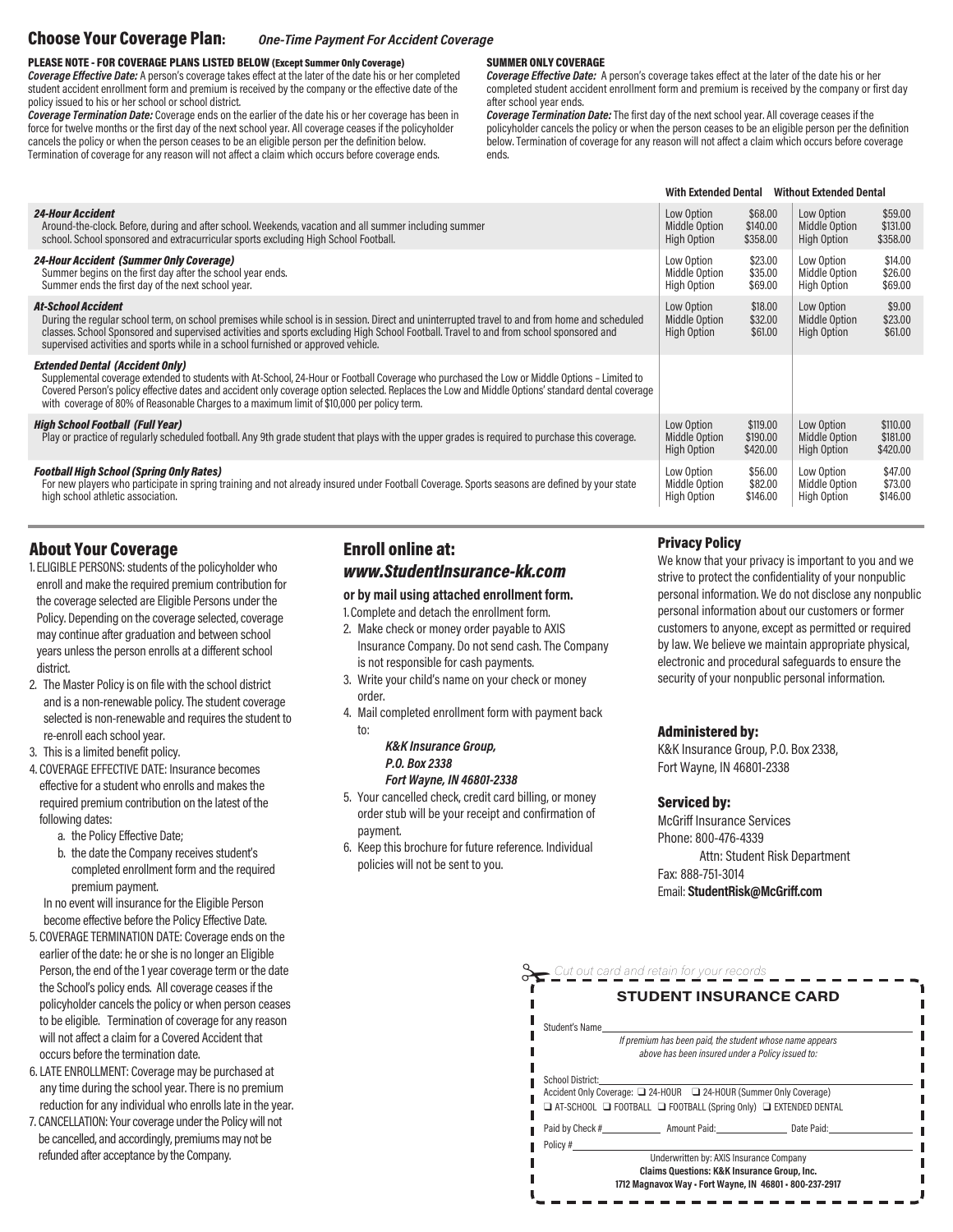### COMMON EXCLUSIONS

In addition to any benefit or coverage specific exclusion, benefits will not be paid for any loss which directly or indirectly, in whole or in part, is caused by or results from any of the following unless coverage is specifically provided for by name in the Description of Benefits Section or Conditions of Coverage Section:

- 1. intentionally self-inflicted injury, suicide, or any attempt while sane or insane;
- 2. commission or attempt to commit a felony or an assault;
- 3. commission of or active participation in a riot or insurrection;
- 4. declared or undeclared war or act of war or any act of declared or undeclared war unless specifically provided by this Policy. The definition of war and acts of war do not include acts of terrorism;
- 5. flight in, boarding or alighting from an Aircraft, except as a passenger on a regularly scheduled commercial airline;
- 6. travel in any Aircraft owned, leased operated or controlled by the Policyholder, or any of its subsidiaries or affiliates. An Aircraft will be deemed to be "controlled" by the Policyholder if the Aircraft may be used as the Policyholder wishes for more than 10 straight days, or more than 15 days in any year;
- 7. sickness, disease, bodily or mental infirmity, bacterial or viral infection or medical or surgical treatment thereof, (including exposure, whether or not Accidental, to viral, bacterial or chemical agents) whether the loss results directly or non directly from the treatment except for any bacterial infection resulting from an Accidental external cut or wound or Accidental ingestion of contaminated food;
- 8. voluntary ingestion of any narcotic, drug, poison, gas or fumes, unless prescribed or taken under the direction of a Physician and taken in accordance with the prescribed dosage;
- 9. services or supplies for the treatment of an Occupational Injury or Sickness which are paid under the North Carolina Workers' Compensation Act only to the extent such services or

### EXCLUDED EXPENSES

The following will not be considered Medically Necessary Covered Expenses unless coverage is specifically provided:

- 1. cosmetic surgery, except for reconstructive surgery needed as the result of a Covered Injury;
- 2. any elective or routine treatment, surgery, health treatment, or examination, including any service, treatment of supplies that: (a) are deemed by the Company to be experimental or investigational; and (b) are not recognized and generally accepted medical practice in the United States;
- 3. examination or prescriptions for, or purchase, repair or replacement of wheelchairs, braces, appliances, orthopedic

## ACCIDENT ONLY DEFINITIONS:

Covered Injury means Accidental bodily injury:

- 1. which is sustained by an Insured Person as a direct result of an unintended, unanticipated Covered Accident that is external to the body and that occurs while the injured person's coverage under the Policy is in force;
- 2. which results directly and independently from all other causes from a Covered Accident; and
- 3. which occurs while such person is participating in a Covered Activity. The Covered Injury must be caused through Accidental means. All injuries sustained by an Insured Person in any one Covered Accident, including related conditions and recurrent symptoms of these injuries, are considered a single injury.
- supplies are the liability of the employee, employer or workers' compensation insurance carrier according to a final adjudication under the North Carolina Workers' Compensation Act or an order of the North Carolina Industrial Commission approving a settlement agreement under the North Carolina Workers' Compensation Act;
- 10. operating any type of vehicle or Conveyance while under the influence of alcohol or any drug, narcotic or other intoxicant including any prescribed drug for which the Insured Person has been provided a written warning against operating a vehicle or Conveyance while taking it. Under the influence of alcohol, for purposes of this exclusion, means intoxicated, as defined by the motor vehicle laws of the state in which the Covered Loss occurred;
- 11. the Insured Person's intoxication. The Insured Person is conclusively deemed to be intoxicated if the level in His blood exceeds the amount at which a person is presumed, under the law of the locale in which the accident occurred, to be under the influence of alcohol if operating a motor vehicle, regardless of whether He is in fact operating a motor vehicle, when the injury occurs. An autopsy report from a licensed medical examiner, law enforcement officer's report, or similar items will be considered proof of the Insured Person's intoxication;
- 12. an Accident if the Insured Person is the operator of a motor vehicle and does not possess a valid motor vehicle operator's license, unless: (a) the Insured Person holds a valid learners permit and (b) the Insured Person is receiving instruction from a driver's education instructor;
- 13. aggravation, during a Covered Activity, of an injury the Insured Person suffered before participating in that Covered Activity unless the Company receives a written medical release from the Insured Person's Physician;
- 14. participating in any hazardous activities, including the sports of snowmobile, ATV (all terrain or similar type wheeled vehicle), personal watercraft, sky diving, scuba diving, skin diving, hang gliding, cave exploration, bungee jumping, parachute jumping or moutain climbing;
- 15. medical or surgical treatment, diagnostic procedure, administration of anesthesia, or medical mishap or negligence, including malpractice unless it occurs during treatment of a Covered Injury; or
- 16. benefits will not be paid for services or treatment rendered by any person who is:
	- a. employed or retained by the Policyholder;
	- b. living in the Insured Person's household;
	- c. an Immediate Family Member, including domestic partner, of either the Insured Person or the Insured Person's Spouse; or
	- d. the Insured Person.

- braces, or orthotic devices;
- 4. treatment in any Veteran's Administration, Federal, or state facility, unless there is a legal obligation to pay;
- 5. services or treatment provided by persons who do not normally charge for their services, unless there is a legal obligation to pay;
- 6. repair or replacement of existing artificial limbs, eyes and larynx;
- 7. treatment of an injury resulting from a condition that the Insured Person knew existed on the date of a Covered Accident, unless the Company has received a written medical release from his Physician.

In no event will the Company's total payments for the Insured Person exceed the Total Maximum for all Accident Medical Benefits shown in the Schedule of Benefits.

Other Exclusions that apply to this Benefit are in the Common Exclusions Section.

Accident or Accidental: means a sudden, unexpected, specific and abrupt event that occurs by chance at an identifiable time and place while the Insured Person is covered under this Policy.

Covered Expenses: means expenses actually incurred by or on behalf of an Insured Person for treatment, services and supplies covered by this Policy. A Covered Expense is deemed to be incurred on the date treatment, service or supply that gave rise to the expense or the charge, was rendered or obtained.

Medically Necessary: means medical services that:

- 1. are essential for diagnosis, treatment or care of the Covered Injury for which it is prescribed or performed;
- 2. meets generally accepted standards of medical practice; and
- 3. are ordered by a Physician and performed under His care, supervision or order.

## ACCIDENTAL DEATH AND DISMEMBERMENT BENEFITS:

Covered Loss must occur within 365 days of the Covered Accident. Not more than the Aggregate Limit of \$500,000 will be paid for all Covered Losses, Covered Accidents and Covered Injuries suffered by all Insured Persons as the result of any one Covered Accident that occurs under one of the Conditions of Coverage. This Aggregate Limit is payable only once, should more than one Condition of Coverage apply, We will pay the greater amount. If this amount does not allow all Insured Persons to be paid the amounts this Policy otherwise provides, the amount paid will be the proportion of the Insured Person's loss to the total of all losses, multiplied by the Aggregate Limit.

## COVERED LOSS BENEFIT AMOUNT

| ,,,,,,,,,,,,,,                                  | ,,,,,,,,,,,,,,,,,, |
|-------------------------------------------------|--------------------|
| Loss of Life                                    | \$10,000           |
| Loss of Two or More Hands or Feet               | \$10,000           |
| Loss of Sight of Both Eyes                      | \$10,000           |
| Loss of Speech and Hearing (in Both Ears)       | \$10,000           |
| Loss of One Hand or Foot and Sight in One Eye   | \$10,000           |
| Loss of One Hand or Foot                        | \$5,000            |
| Loss of Sight in One Eye                        | \$5,000            |
| Loss of Speech                                  | \$5,000            |
| Loss of Hearing (in Both Ears)                  | \$5,000            |
| Loss of Hearing in One Ear                      | \$2,500            |
| Loss of Thumb and Index Finger of the same Hand | \$2,500            |
| <b>Exposure and Disappearance</b>               | Included           |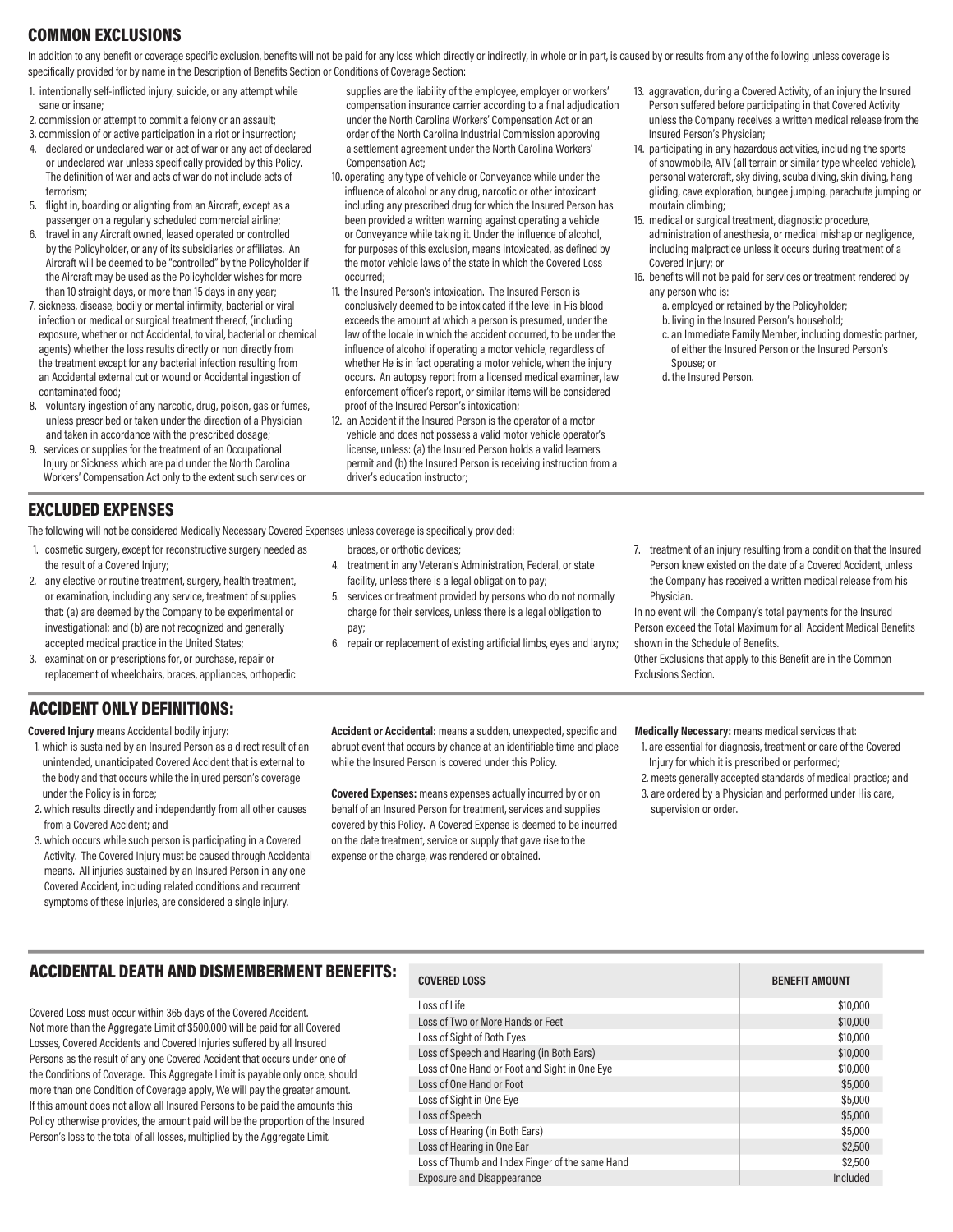# Enroll online for quicker service at www.StudentInsurance-kk.com

or complete and mail this form

## Student Accident Enrollment Form (School Year 2022-2023)

| Student's Last Name: Name and Student's Last Name:                                                                                                                                                                             |                                                               |                      |                    |
|--------------------------------------------------------------------------------------------------------------------------------------------------------------------------------------------------------------------------------|---------------------------------------------------------------|----------------------|--------------------|
|                                                                                                                                                                                                                                |                                                               |                      |                    |
|                                                                                                                                                                                                                                |                                                               |                      |                    |
|                                                                                                                                                                                                                                |                                                               |                      |                    |
|                                                                                                                                                                                                                                |                                                               |                      |                    |
| Name of School District (required): 100 million and 200 million and 200 million and 200 million and 200 million                                                                                                                |                                                               |                      |                    |
| Name of School: The contract of the contract of the contract of the contract of the contract of the contract of the contract of the contract of the contract of the contract of the contract of the contract of the contract o |                                                               |                      |                    |
| $\Box$ Kindergarten/Elementary<br>Grade Level:<br>Pre-K/Headstart                                                                                                                                                              | Middle School                                                 | High School/Above    |                    |
| Signature of Parent or Guardian: North American Communication of the Communication of the Communication of the                                                                                                                 |                                                               |                      |                    |
|                                                                                                                                                                                                                                |                                                               |                      |                    |
|                                                                                                                                                                                                                                |                                                               |                      |                    |
|                                                                                                                                                                                                                                | <b>Student Insurance Plan Options - Check Your Selection:</b> |                      |                    |
| <b>Accident Only Coverage Plans</b>                                                                                                                                                                                            | <b>Low Option</b>                                             | <b>Middle Option</b> | <b>High Option</b> |
| 24-HOUR with Extended Dental                                                                                                                                                                                                   | $\Box$ \$68.00                                                | $\Box$ \$140.00      | $\Box$ \$358.00    |
| 24-HOUR without Extended Dental                                                                                                                                                                                                | $\Box$ \$59.00                                                | $\Box$ \$131.00      | $\Box$ \$358.00    |
| Summer Only 24-HOUR with Extended Dental                                                                                                                                                                                       | $\Box$ \$23.00                                                | $\Box$ \$35.00       | $\Box$ \$69.00     |
| Summer Only 24-HOUR without Extended Dental                                                                                                                                                                                    | $\Box$ \$14.00                                                | $\Box$ \$26.00       | $\Box$ \$69.00     |
|                                                                                                                                                                                                                                |                                                               |                      |                    |
| AT-SCHOOL with Extended Dental                                                                                                                                                                                                 | $\Box$ \$18.00                                                | $\Box$ \$32.00       | $\Box$ \$61.00     |
| AT-SCHOOL without Extended Dental                                                                                                                                                                                              | $\Box$ \$9.00                                                 | $\Box$ \$23.00       | $\Box$ \$61.00     |
|                                                                                                                                                                                                                                |                                                               |                      |                    |
| HIGH SCHOOL FOOTBALL Coverage                                                                                                                                                                                                  |                                                               |                      |                    |
| with Extended Dental                                                                                                                                                                                                           | $\Box$ \$119.00                                               | $\Box$ \$190.00      | $\Box$ \$420.00    |
| without Extended Dental                                                                                                                                                                                                        | $\Box$ \$110.00                                               | $\Box$ \$181.00      | $\Box$ \$420.00    |
| *For New Players                                                                                                                                                                                                               |                                                               |                      |                    |
| *Football Spring with Extended Dental                                                                                                                                                                                          | $\Box$ \$56.00                                                | $\Box$ \$82.00       | $\Box$ \$146.00    |
| *Football Spring without Extended Dental                                                                                                                                                                                       | $\Box$ \$47.00                                                | $\Box$ \$73.00       | $\Box$ \$146.00    |

## Enclose check for total payment payable to: AXIS INSURANCE COMPANY. Checks, money orders, or credit cards accepted. DO NOT SEND CASH

TOTAL ENCLOSED: \$

## See IMPORTANT NOTICE - FRAUD WARNING on next page

### Mail this completed form with payment back to: K&K Insurance Group, P.O. Box 2338, Fort Wayne, IN 46801-2338

|                                                                                   | Complete this section only if you wish to pay with a Credit Card                                                                                                                                                                       |
|-----------------------------------------------------------------------------------|----------------------------------------------------------------------------------------------------------------------------------------------------------------------------------------------------------------------------------------|
| Full name as it appears on card                                                   |                                                                                                                                                                                                                                        |
|                                                                                   |                                                                                                                                                                                                                                        |
| Billing Address (if different than above)                                         |                                                                                                                                                                                                                                        |
| Address                                                                           | Apt #<br><u> 1980 - Jan James James James James James James James James James James James James James James James James J</u>                                                                                                          |
|                                                                                   |                                                                                                                                                                                                                                        |
| City:                                                                             | State: the contract of the contract of the contract of the contract of the contract of the contract of the contract of the contract of the contract of the contract of the contract of the contract of the contract of the con<br>Zip: |
| Card Number:                                                                      | Expiration Date: Month:<br>Year:                                                                                                                                                                                                       |
| Cardholder signature:<br><u> 1989 - John Stone, amerikansk politiker (* 1989)</u> |                                                                                                                                                                                                                                        |
|                                                                                   | Company does not issue refunds nor accept responsibility for cash payments. (Rejection of check or credit card by bank for any reason, will invalidate insurance.)                                                                     |